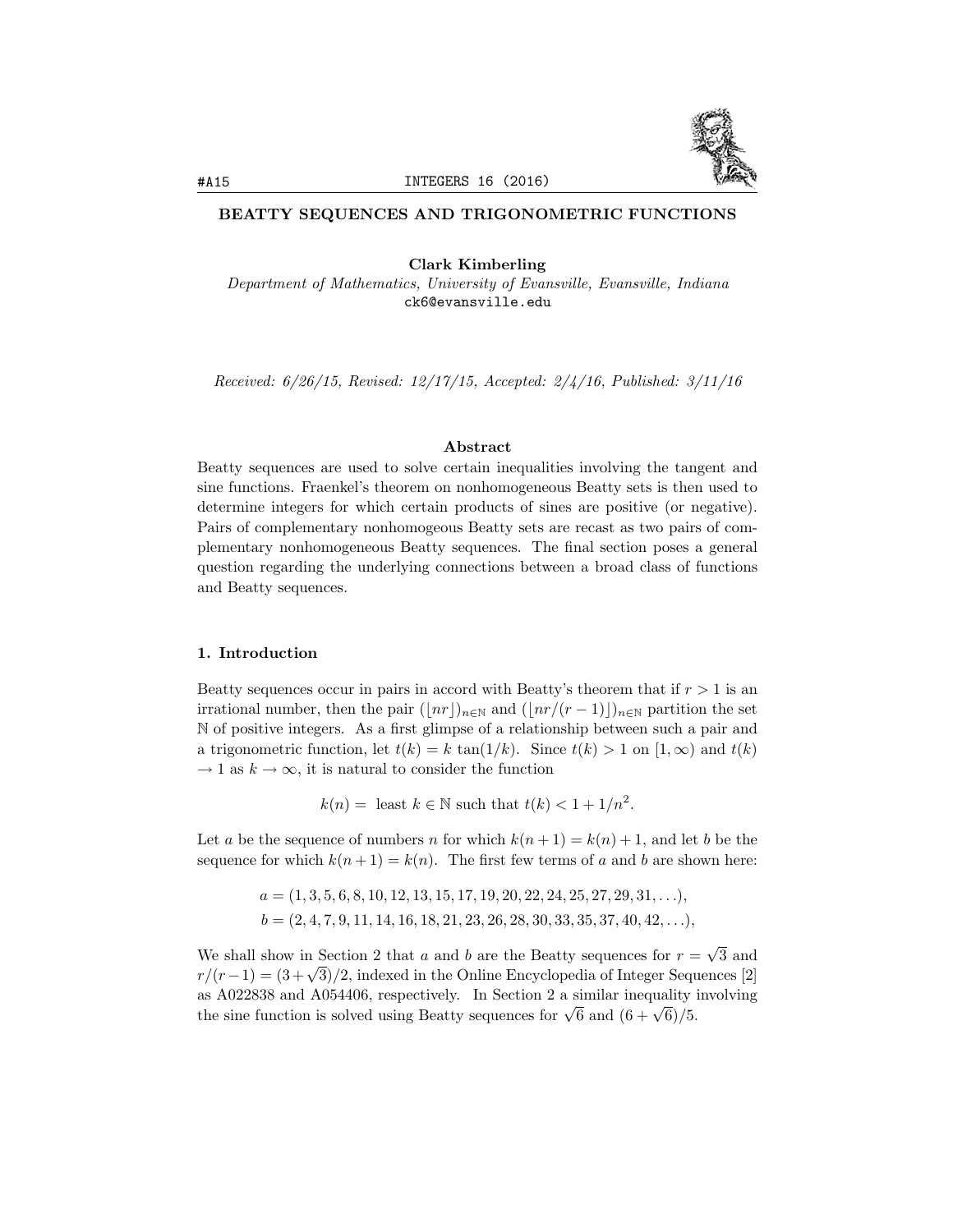In Section 3, nonhomogeneous Beatty sequences  $(|nr + h|)$ , in which the domain is the set  $\mathbb Z$  of all integers rather than  $\mathbb N$ , are proved to have connections with certain products involving the sine function. For example, if

$$
f(x) = \sin(\frac{x\pi}{\sqrt{2}} + \frac{\pi}{4})\sin(\frac{(x+1)\pi}{\sqrt{2}} + \frac{\pi}{4}),
$$

then the integers *n* for which  $f(n) < 0$ , and those for which  $f(n) > 0$ , are, respectively, these sets:

$$
\left\{ \left\lfloor (n - \frac{1}{4})\sqrt{2} \right\rfloor \right\}_{n \in \mathbb{Z}} = \left\{ \dots, -8, -7, -5, -4, -2, -1, 1, 2, 3, 5, 6, \dots \right\}
$$

$$
\left\{ \left\lfloor (n + \frac{1}{4})(2 + \sqrt{2}) \right\rfloor \right\}_{n \in \mathbb{Z}} = \left\{ \dots, -13, -10, -6, -3, 0, 4, 7, 11, 14, \dots \right\}.
$$

## 2. The Tangent Inequality and  $(\left|\sqrt{3}n\right|)$

We begin with a lemma, an easy proof of which is omitted. Thoughout Sections 3 and 4, the letters *n, k,* and *h* represent numbers in N.

**Lemma 1.** *Suppose that t in*  $(0,1)$  *is irrational, and let*  $s(n) = \lceil nt \rceil$  *or*  $s(n) = \lceil nt \rceil$ . *Let a be the sequence of numbers n such that*  $s(n+1) = s(n)$ *, and b the sequence of those n such that*  $s(n+1) = s(n) + 1$ *. Then a is the Beatty sequence of*  $1/(1-t)$ *, and b is the Beatty sequence of*  $1/t$ *).* 

**Theorem 1.** Let  $k(n)$  be the least k such that  $k \tan(1/k) < 1 + 1/n^2$ . Then  $k(n) = \lceil n/\sqrt{3} \rceil = \lceil n/\sqrt{3} \rceil + 1.$ 

*Proof.* Throughout, let  $k = \lfloor n/\sqrt{3} \rfloor$  and  $f(x) = \tan x$ . First, if  $n = 1$ , then  $k = 1$ , as asserted. For  $n \geq 2$ , the proof is in two parts: (i)  $k \tan(1/k) - 1 < 1/n^2$ , and (ii)  $(k-1)\tan(1/(k-1)) - 1 > 1/n^2$ . Part (i) depends on five lemmas, stated here and proved later: and proved later:

**Lemma 2.** *If*  $n \geq 2$ *, then* 

$$
\frac{1}{k^2} < \frac{3}{n^2} - \frac{5}{n^4}.
$$

**Lemma 3.** *If*  $n \geq 1$ *, then* 

$$
\frac{1}{5k^4} < \frac{2}{n^4}.
$$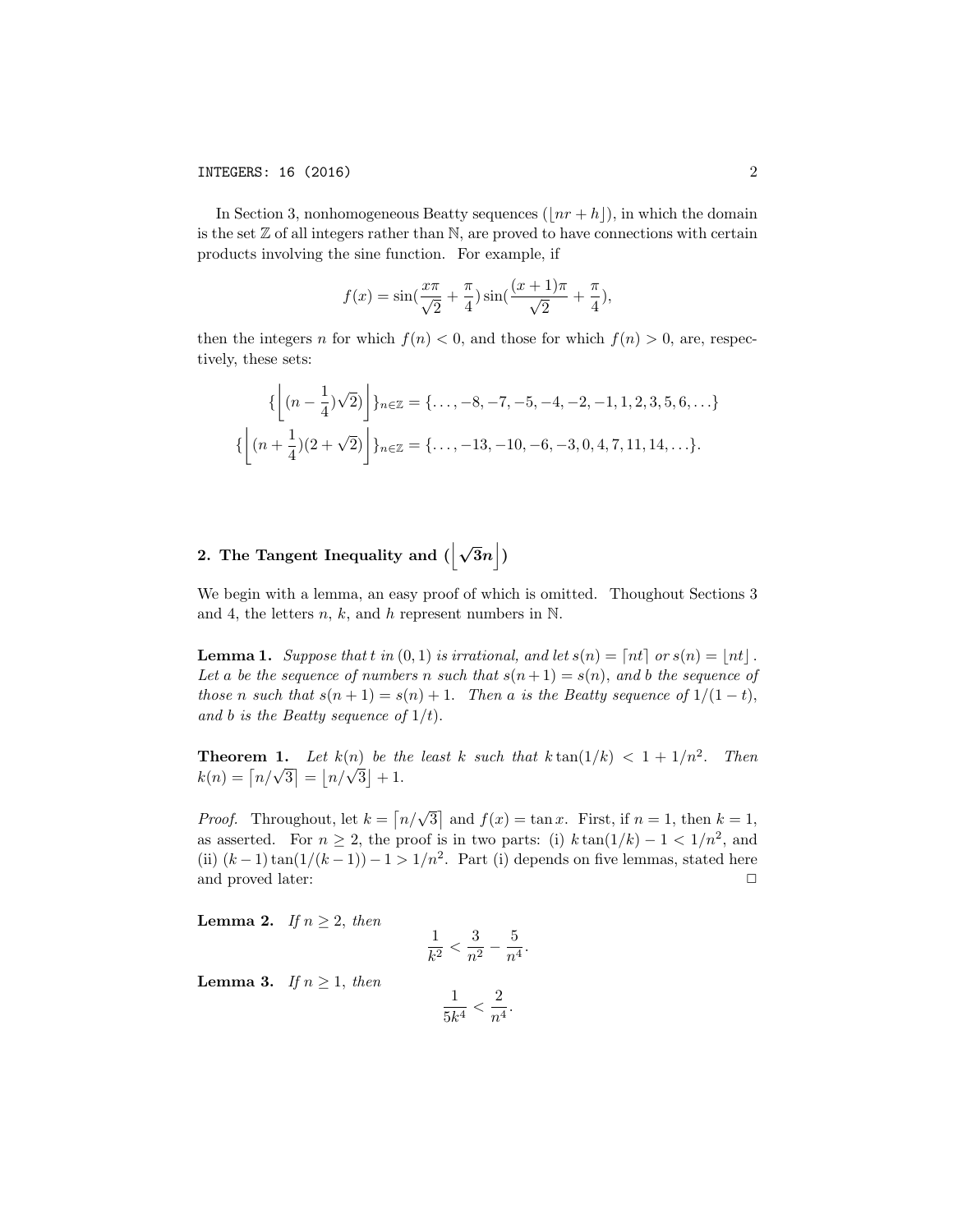INTEGERS: 16 (2016) 3

**Lemma 4.** *If*  $0 < u \leq 1$ *, then* 

$$
u > \tan \frac{u}{1 + u^2}.
$$

**Lemma 5.** *If*  $x \geq 8$ *, then* 

$$
xf^{(6)}(1/x) < 300.
$$

**Lemma 6.** *If*  $n \geq 6$ *, then* 

$$
\frac{5}{4k^6} < \frac{1}{n^4}.
$$

Assuming the lemmas, for  $h \geq 1$  and  $x$  in  $(0, 1/h]$ , we have

$$
\tan x = x + x^3/3 + 2x^5/15 + R_5(x),\tag{1}
$$

where

$$
R_5(x) \le \frac{M}{6!}x^6,
$$

*M* = sup{ $f^{(6)}(x)$ ,  $0 < x \le 1/h$ }*.* Let  $u = \sec x$  and  $v = \tan x$ . Then

$$
f^{(6)}(x) = 272u^6v + 416u^4v^3 + 32u^2v^5
$$

is strictly increasing on  $(0, 1/h]$ , so that  $M = f^{(6)}(1/h)$ . In (1), put  $x = 1/h$  and multiply by *h* to get

$$
h \tan \frac{1}{h} = 1 + \frac{1}{3h^2} + \frac{2}{15h^4} + \frac{f^{(6)}(1/h)}{6!h^5}.
$$
 (2)

Now putting  $h = k = \lfloor n/\sqrt{3} \rfloor$ , by (2) it suffices to prove that

$$
\frac{1}{3k^2} + \frac{2}{15k^4} + \frac{f^{(6)}(1/k)}{6!k^5} < \frac{1}{n^2},\tag{3}
$$

or equivalently, that

$$
\frac{1}{k^2} + \frac{2}{5k^4} + \frac{f^{(6)}(1/k)}{240k^5} < \frac{3}{n^2}.\tag{4}
$$

By Lemmas 2-6, for  $k \ge 8$  (and equivalently, for  $n \ge 13$ ), the left side of (4) is bounded above by

$$
\frac{3}{n^2} - \frac{5}{n^4} + \frac{4}{n^4} + \frac{1}{n^4} = \frac{3}{n^2},
$$

so that by (3),  $k \tan(1/k) - 1 < 1/n^2$  for  $n \ge 13$ , and it is easy to check that this inequality also holds for  $n < 13$ .

We turn next to the proof of part (ii) of the theorem. Let *{}* denote fractional part. Trivially,

$$
\{\frac{n}{\sqrt{3}}\}^2 \leq \frac{n}{\sqrt{3}}\{\frac{n}{\sqrt{3}}\}
$$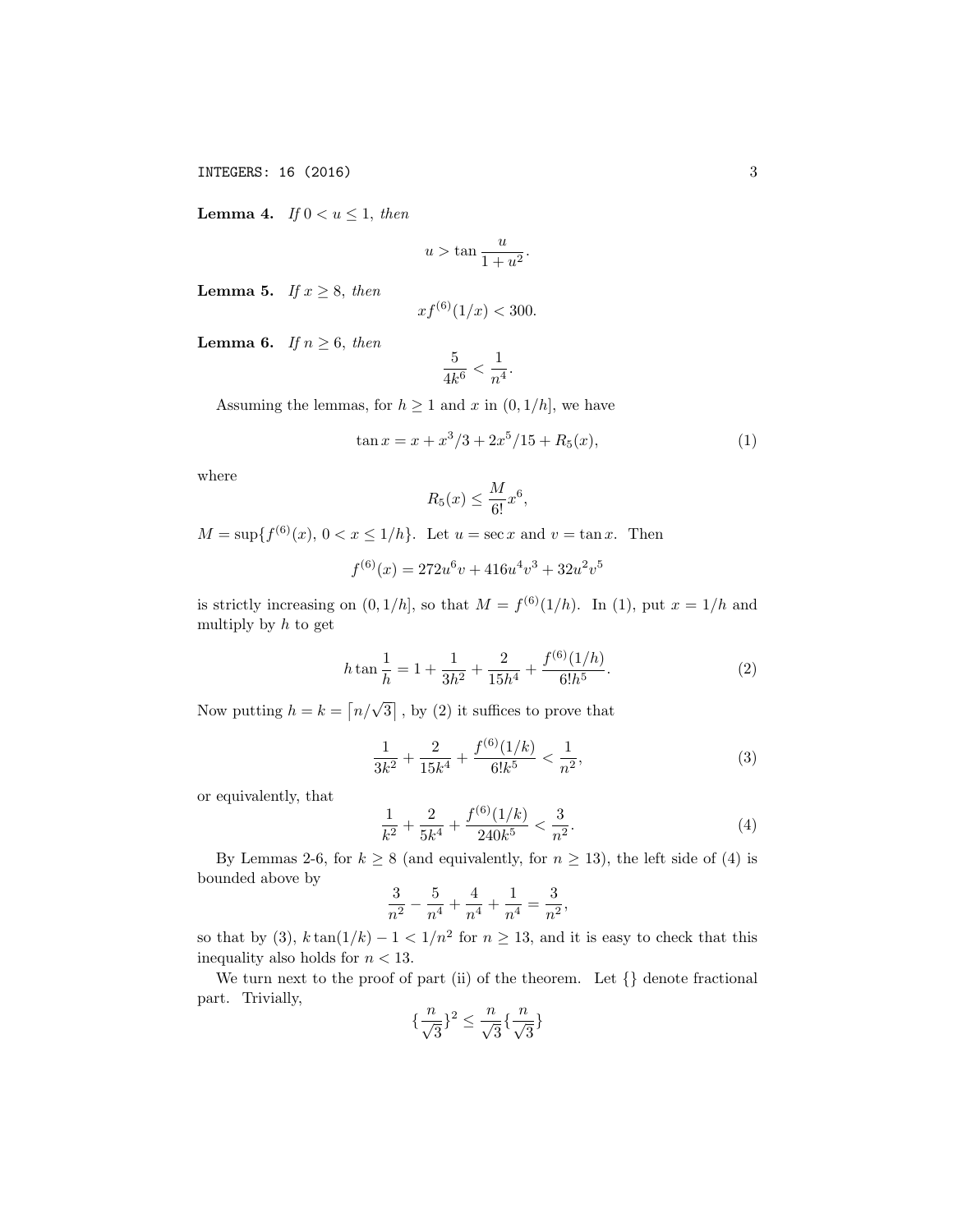for  $n \geq 1$ . Consequently,

$$
3(\frac{n}{\sqrt{3}} - {\frac{n}{\sqrt{3}}})^2 < n^2,
$$

so that

$$
3(k-1)^2 = 3\left\lfloor n/\sqrt{3}\right\rfloor^2 < n^2,
$$

and

$$
1 + \frac{1}{n^2} < 1 + \frac{1}{3(k-1)^2}.
$$

Since

$$
(k-1)\tan\frac{1}{k-1} = 1 + \frac{1}{3(k-1)^2} + \frac{2}{15(k-1)^4} + \cdots,
$$

we have  $(k-1)\tan(1/(k-1)) - 1 > 1/n^2$ , so that all that remains is to prove the lemmas.

To prove Lemma 2, we start with two easily verified facts:  $3k^2 - n^2 > 0$ , and  $3k^2 - n^2$  is not congruent to 1 mod 3. Thus,  $3k^2 - n^2 \ge 2$ , so that

$$
k^2 - \frac{n^2}{3} \ge \frac{2}{3}.\tag{5}
$$

Now suppose that  $n \geq 4$ . Then  $n^2 > 10$ , whence  $6(3n^2 - 5) > 15n^2$ , so that by (5),

$$
k^2 - \frac{n^2}{3} > \frac{5n^2}{3(3n^2 - 5)}.
$$

This implies  $(3n^2 - 5)k^2 > n^4 + 5n^2 - 5n^2/3 > n^4$ , so that  $1/k^2 < 3/n^2 - 5/n^4$ . It is easy to check that this also holds for  $n = 2$  and  $n = 3$ .

Lemma 3 follows from

$$
n^4 < 10n^4/9 = 10(n/\sqrt{3})^4 < 10k^4.
$$

To prove Lemma 4, for  $0 \le u \le 1$ , let

$$
g(u) = \arctan u - \frac{u}{1 + u^2}.
$$

Then  $g(0) = 0$ , and

$$
g'(u) = \frac{2u^2}{(1+u^2)^2} > 0
$$

on  $(0, 1)$ *.* Thus,  $g(u) > 0$  on  $(0, 1)$ *,* so that

$$
u > \tan \frac{u}{1 + u^2}
$$

on  $(0, 1)$ , and this inequality holds also for  $u = 1$ .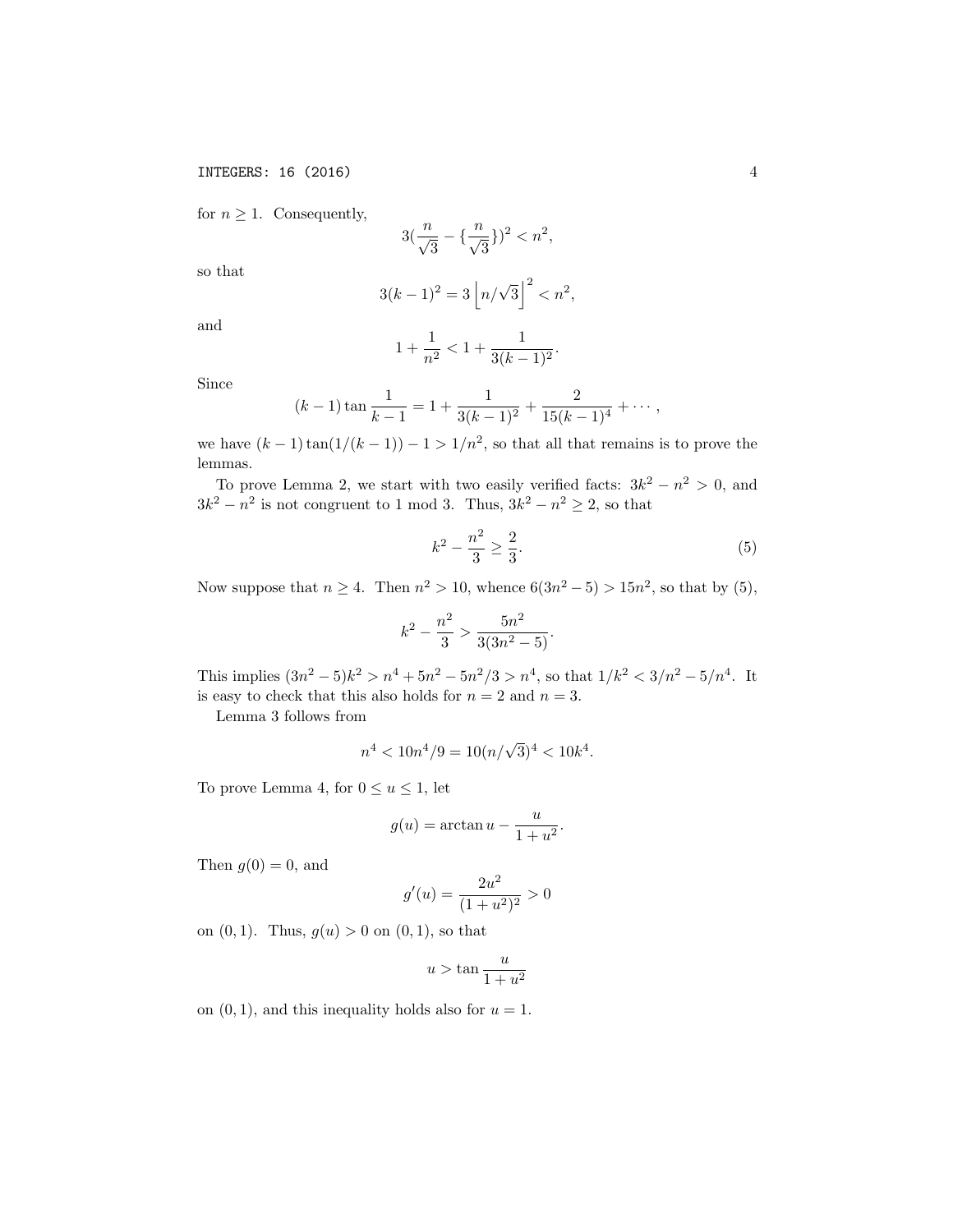For the proof of Lemma 5, let  $g(x) = xf^{(6)}(1/x)$ . Let  $s = \sec(1/x)$  and  $t =$  $tan(1/x)$ . Then

$$
g'(x) = -\frac{16s^2}{x}(17s^6 - 17xs^4t + 180s^4t^2 - 26xs^2t^3 + 114s^2t^4 - 2xt^5 + 4t^6) \tag{6}
$$

Putting  $u = \tan(1/x)$  in Lemma 4 gives

$$
\tan\frac{1}{x} > \tan\frac{u}{1+u^2},
$$

so that  $s^2 - xt > 0$ . Consequently,

$$
17s6 - 17xs4t > 0,
$$
  
\n
$$
180s4t2 - 26xs2t3 > 0,
$$
  
\n
$$
114s2t4 - 2xt5 + 4t6 > 0,
$$

so that by  $(6)$ ,  $g'(x) < 0$  for all *x* satisfying  $0 < \tan(1/x) < 1$ , hence for  $x \geq 8$ . Therefore, *g* is strictly decreasing on  $[8,\infty)$ , so that  $g(x) < 8f^{(6)}(1/8) < 300$  for  $x \geq 8$ .

A proof of Lemma 6 follows:

$$
\frac{5}{4k^6} < \frac{5}{4(n/\sqrt{3})^6} < \frac{1}{n^4}
$$

for  $n \geq 6$ .

**Corollary 1.** Let  $t(k) = k \tan(1/k)$ , and let  $k(n)$  be the least k for which  $t(k)$  $1+1/n^2$ . Let a be the sequence of numbers n such that  $k(n+1) = k(n)$ , and let b be *the sequence such that*  $k(n+1) = k(n) + 1$ *. Then a and b are the Beatty sequences given by*  $a(n) = |n(3 + \sqrt{3})/2|$  *and*  $b(n) = |n\sqrt{3}|$ .

*Proof.* Apply Lemma 1 to the result in Theorem 1.  $\Box$ 

# 3. A Sine Inequality and  $(\left|\sqrt{6}n\right|)$

**Theorem 2.** Let  $k(n)$  be the least  $k$  such that  $1 - k \sin(1/k) < 1/n^2$ . Then  $k(n) = \lceil n/\sqrt{6} \rceil$ .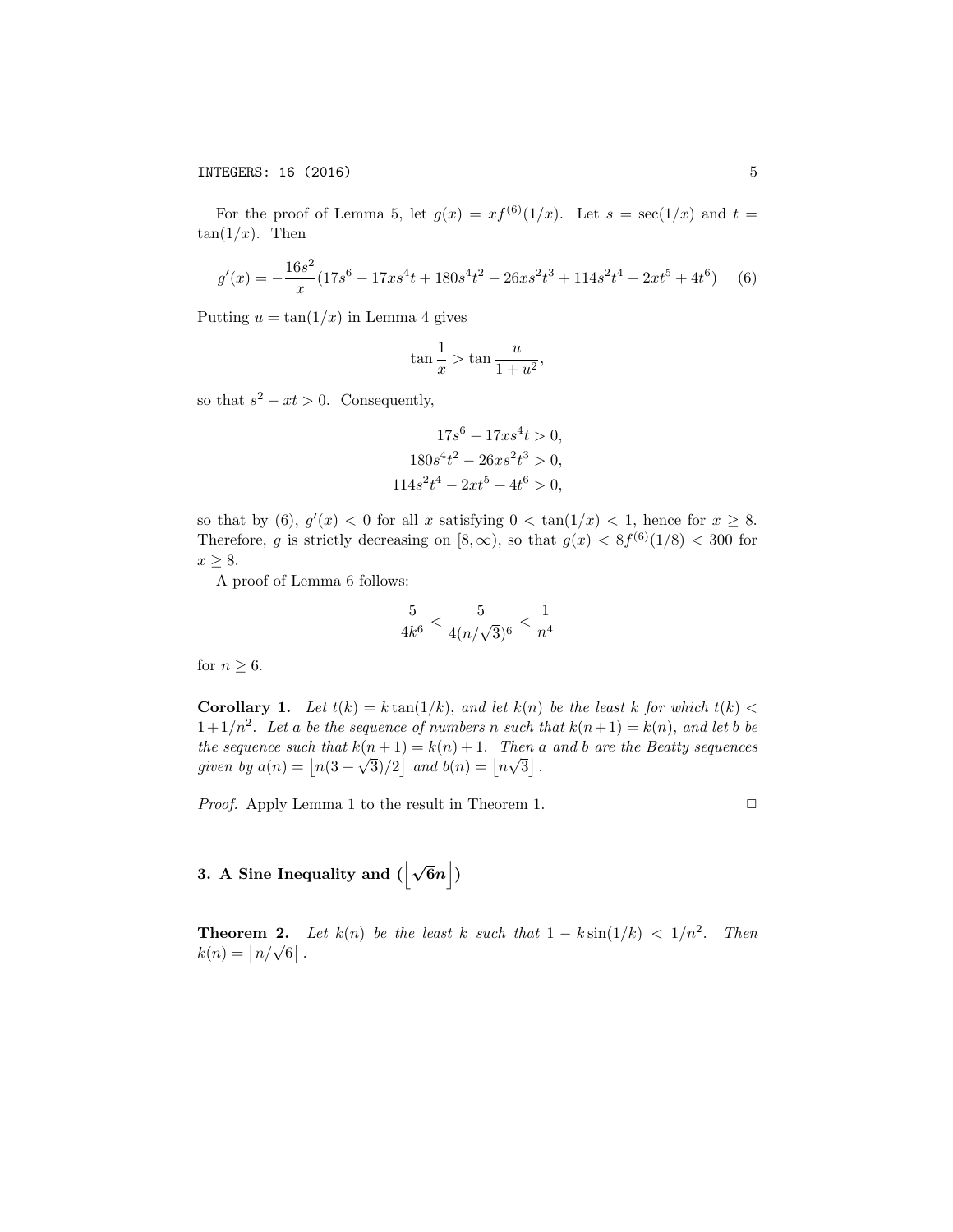*Proof.* Throughout, let  $k = k(n) = \lfloor n/\sqrt{6} \rfloor$ . Let  $h \ge 1$ , and put  $x = 1/h$  in the Maclaurin series for sin *x* to find that

$$
1 - h \sin \frac{1}{h} = \frac{1}{6h^2} - \frac{1}{h^4} \left( \frac{1}{5!} - \frac{1}{7!h^2} \right) - \frac{1}{h^8} \left( \frac{1}{9!} - \frac{1}{11!h^2} \right) - \dots
$$

$$
< \frac{1}{6h^2}.
$$

The least *h* such that  $1/(6h^2) < 1/n^2$  is clearly *k*, so that  $1 - k \sin(1/k) < 1/n^2$ . Now, to show that *k* is the *least* number *k'* such that  $1 - k' \sin(1/k') < 1/n^2$ , we shall show that

$$
\frac{1}{n^2} < 1 - (k-1)\sin\frac{1}{k-1}
$$

for  $k \geq 2$ . (For  $k = 1$ , note that  $n = 1$  or  $n = 2$ , and in both cases,  $k = 1$  is the least number satisfying  $1 - k \sin(1/k) < 1/n^2$ .) Suppose that  $k \geq 2$ , and let  $k_1 = \lfloor n/\sqrt{6} \rfloor = k - 1$ . The Maclaurin series for sine gives

$$
1 - k_1 \sin \frac{1}{k_1} > \frac{1}{6k_1^2} - \frac{1}{120k_1^4}.
$$

Also,  $n^2 \ge 6k_1^2 + 1$ , so that

$$
n^2(1 - k_1 \sin \frac{1}{k_1}) > (6k_1^2 + 1)\left(\frac{1}{6k_1^2} - \frac{1}{120k_1^4}\right) > 1,
$$

as desired.  $\hfill \square$ 

**Corollary 2.** Let  $t(k) = k \sin(1/k)$ , and let  $k(n)$  be the least  $k$  for which  $1-t(k)$  $1/n^2$ . Let a be the sequence of numbers n such that  $k(n+1) = k(n)$ , and let b be *the sequence such that*  $k(n+1) = k(n) + 1$ *. Then a and b are the Beatty sequences A022840* and *A138235* given by  $a(n) = |n(6 + \sqrt{6})/5|$  and  $b(n) = |n\sqrt{6}|$ .

*Proof.* Apply Lemma 1 to the result in Theorem 2.

#### 4. Fraenkel's Theorem and Sine Products

In the preceding sections, the notation  $(|n\alpha|)$  is used for the Beatty sequence of a number  $\alpha$ , where  $n \in \mathbb{N}$ . A set of the form  $\{|n\alpha + \gamma|\}$ , where  $\gamma \neq 0$  and n ranges through Z*,* is called a nonhomogenous Beatty set. The definitive version of Beatty's theorem for complementary pairs of such sets (Fraenkel [1], Theorem XI, p. 10) can be stated as follows: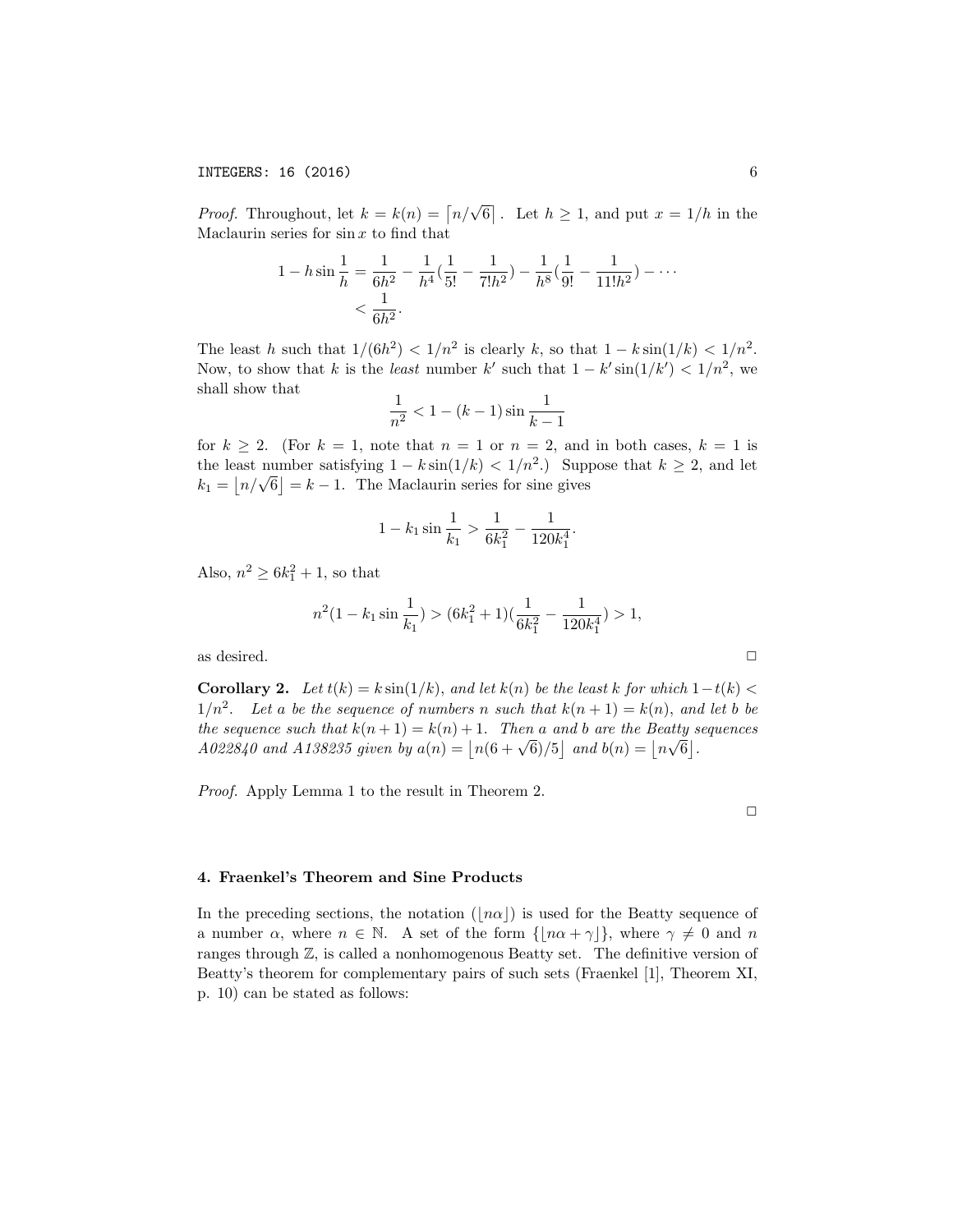**Theorem 3 (Fraenkel's theorem.).** Let  $\alpha$  and  $\beta$  be positive irrational numbers. *The Beatty sets*  $\{[n\alpha + \gamma]\}_{n \in \mathbb{Z}}$  *and*  $\{[n\beta + \delta]\}_{n \in \mathbb{Z}}$  *are complementary in*  $\mathbb{Z}$  *if and only if the following three conditions hold:*

*(i)*  $\frac{1}{\alpha} + \frac{1}{\beta} = 1;$ (*ii*)  $\frac{\gamma}{\alpha} + \frac{\delta}{\beta} \in \mathbb{Z}$ ;

*(iii) if*  $n \in \mathbb{Z}$ *, then*  $n\beta + \delta \notin \mathbb{Z}$ *.* 

**Theorem 4.** Suppose that  $r > 1$  is an irrational number and that t is a real number *not in* Z*. Let*

$$
f(x) = \sin(\frac{x\pi}{r} - t\pi)\sin(\frac{(x+1)\pi}{r} - t\pi).
$$

*Then for every*  $m \in \mathbb{Z}$ *,* 

$$
f(m) < 0 \text{ if and only if } m \in \{ \lfloor (n+t)r \rfloor \}_{n \in \mathbb{Z}};
$$
  

$$
f(m) > 0 \text{ if and only if } m \in \{ \left\lfloor (n-t)\frac{r}{r-1} \right\rfloor \}_{n \in \mathbb{Z}}
$$

*Moreover, either*  $1 = \lfloor (n + t)r \rfloor$  *where*  $n = \lfloor 2/r - t \rfloor$  *or else*  $1 = \lfloor (n - t)r/(r - 2) \rfloor$ *where*  $n = [2 + t - 2/r]$ .

*Proof.* Let  $\alpha = r$ ,  $\beta = r/(r-1)$ , and  $\gamma = tr$ . With  $\delta = -tr/(r-1)$ , Fraenkel's theorem implies that the resulting nonhomogeneous Beatty sets are complementary. The zeros of *f* form the chain

$$
\cdots < (-2+t)r < (-1+t)r - 1 < (-1+t)r < tr - 1 < tr < 2tr - 1 < tr < \cdots
$$

Since each interval

$$
((n+t)r-1,(n+t)r)
$$

has length 1, it contains exactly one integer, specifically  $|(n + t)r|$ . By Fraenkel's theorem, the set of integers complementary to  $\{[(n + t)r]\}$  is  $\{[(n - t)r/(r - 1)]\}$ , so that the latter integers are in the intervals  $((n + t)r, (n + 1 + t)r)$ .

The integer 1 must be in one of the two sets. Consider first the possilbility that, for some *n,*

$$
(n+t)r - 1 < 1 < (n+t)r.
$$

Then

$$
nr < 2 - tr < nr + 1,
$$

so that  $n = \lfloor 2/r - t \rfloor$ . On the other hand, if  $1 = \lfloor (n - t)r/(r - 1) \rfloor$ , we find  $n = \lfloor 2 + t - 2/r \rfloor$ .  $n = [2 + t - 2/r].$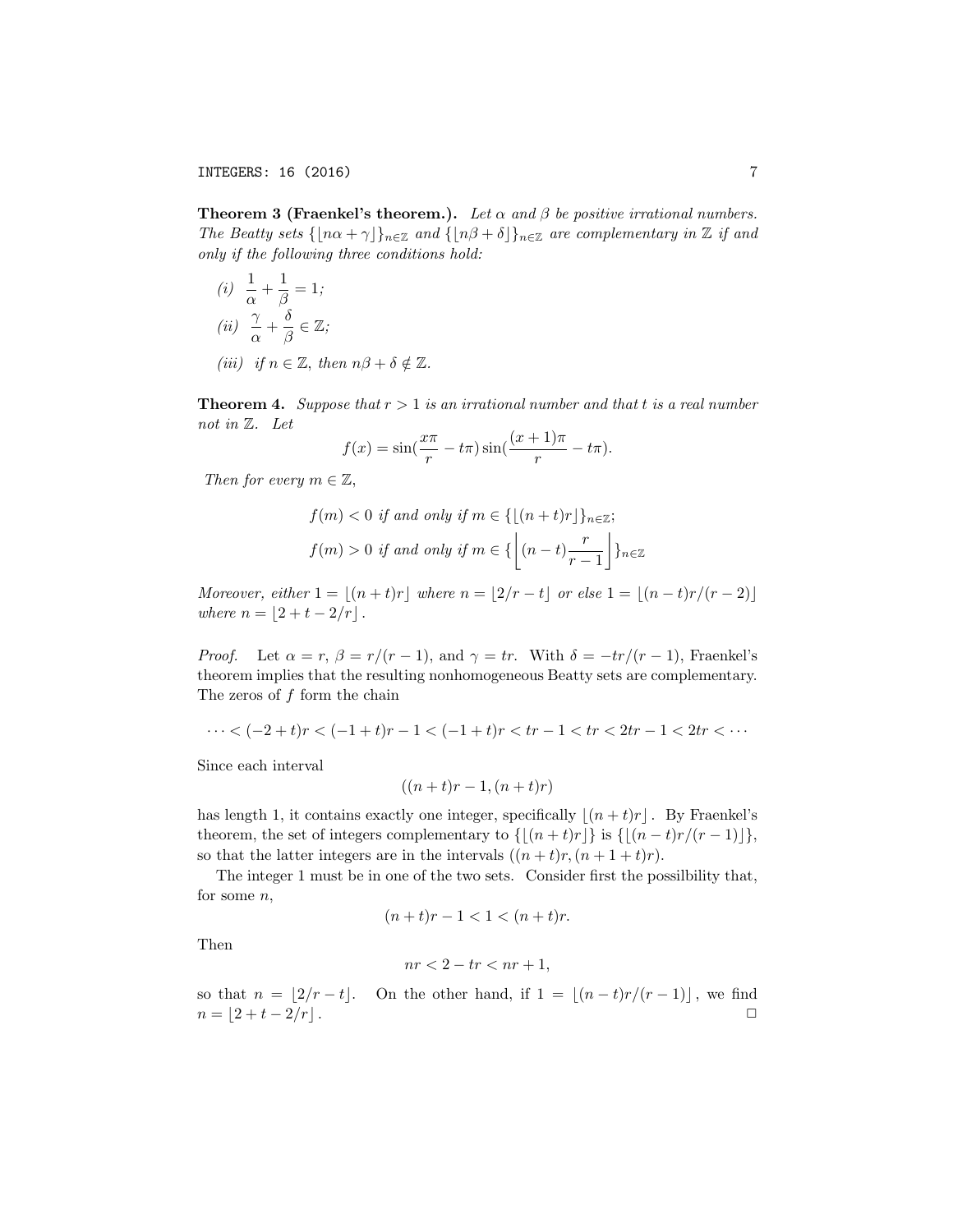INTEGERS: 16 (2016) 8

**Example 5.** Taking  $r = \pi$  and  $t = 1/2$  gives

$$
f(x) = \sin(x - \pi/2) \sin((x + 1) - \pi/2)
$$
  
= cos(x) cos(x + 1).

By Theorem 11, the integers *k* satisfying  $f(k) < 0$  are given by the nonhomogeneous Beatty set

$$
\{ \lfloor (n+1/2)\pi \rfloor \}_{n \in \mathbb{Z}} = \{ \ldots, -11, -8, -5, -2, 1, 4, 7, 10, 14, \ldots \}
$$

and those satisfying  $f(k) > 0$ , by the complementary nonhomogeneous Beatty set

$$
\{[(n-1/2)\pi/(\pi-1)]\}_{n\in\mathbb{Z}}=\{\ldots,-10,-9,-7,-6,-4,-3,-1,0,2,3,5,6,8,9\ldots\}.
$$

If  $t = 0$  in Theorem 4, then  $\delta = 0$ , so that (iii) in the hypothesis of Fraenkel's theorem does not hold. Nevertheless, a separate proof very similar to that of Theorem 4, using Beatty's theorem instead of Fraenkel's, gives the following theorem.

**Theorem 6.** Suppose that  $r > 1$  is an irrational number. Let

$$
f(x) = \sin \frac{x\pi}{r} \sin \frac{(x+1)\pi}{r}.
$$

*Then*  $f(m) < 0$  *or*  $f(m) > 0$  *according as*  $m \in \{[nr]\}$  *or*  $m \in \{[nr/(r-1)]\}$ , *respectively. Moreover, either*  $1 = |n r|$  *where*  $n = |2/r|$  *or else*  $1 = |n r/(r-1)|$ , *where*  $n = |2 - 2/r|$ .

### 5. Nonhomogeneous Beatty Sequences

A distinction between (homogeneous) Beatty *sequences* and (nonhomogeneous) Beatty *sets* has already been made. We turn now to *nonhomogeneous Beatty sequences*,  $(nr+h)$ , where  $n \in \mathbb{N}$ . The basic idea is that a pair of sets that partition all the integers contain two subsets that partition the positive integers, and also two other subsets that partition the negative integers – and that the latter can be modified to yield a partition of the positive integers. These four subsets can be expressed as sequences indexed by N.

**Lemma 7.** Suppose that  $B_1 = \{ |n\alpha + \gamma| \}_{n \in \mathbb{Z}} \text{ and } B_2 = \{ |n\beta + \delta| \}_{n \in \mathbb{Z}} \text{ are a }$ *complementary pair of nonhomogeneous Beatty sets* (as *in* Theorem 4, so that  $\delta =$  $-\gamma/(\alpha - 1)$ . *Then*  $1 \in B_1$  *if and only if* 

$$
\lfloor (2 - \gamma)/\alpha \rfloor < 1 - \gamma/\alpha,\tag{7}
$$

*in* which case  $1 = |n_1\alpha + \gamma|$ , where  $n_1 = |(2 - \gamma)/\alpha|$ .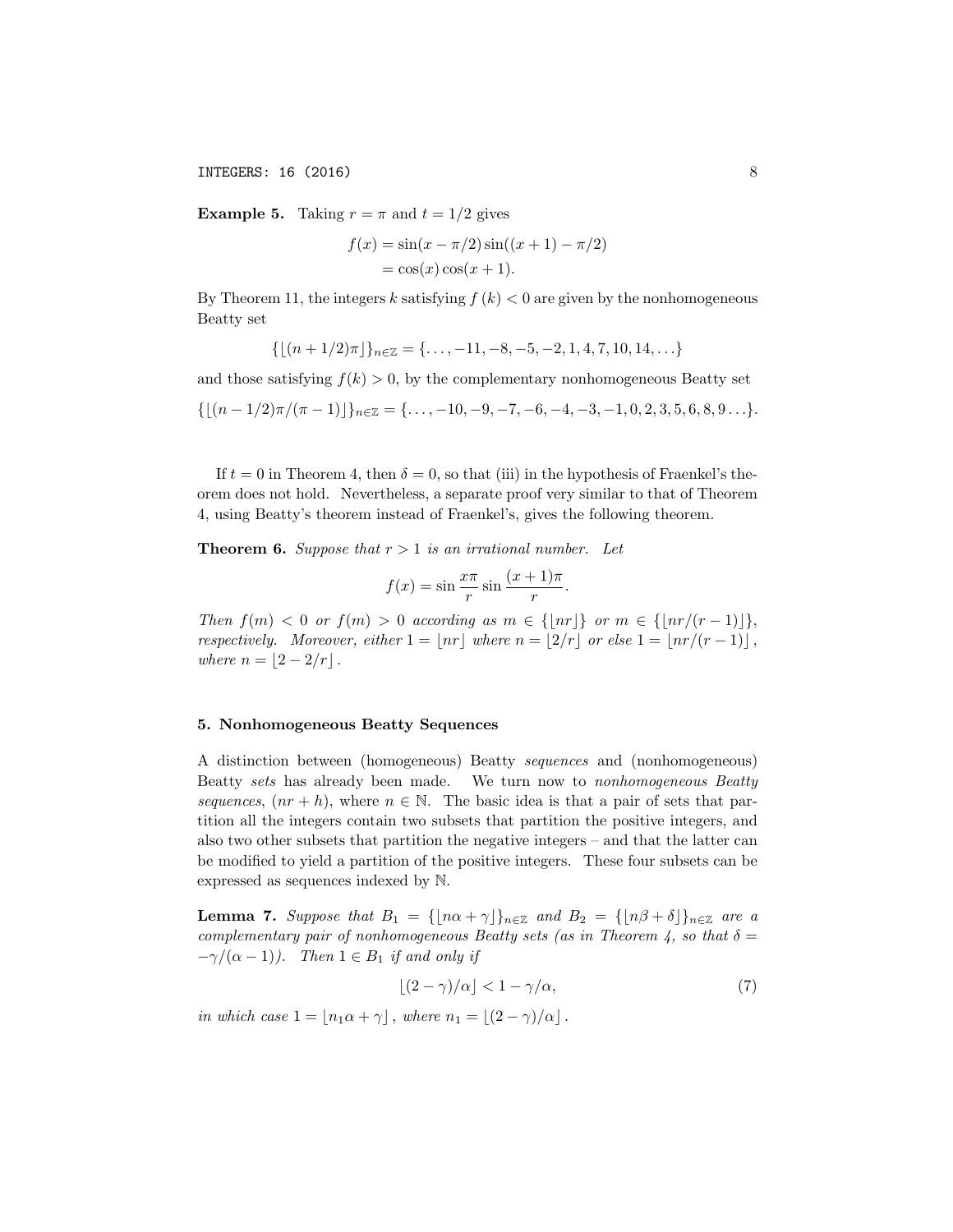INTEGERS: 16 (2016) 9

*Proof.* First, assume (7). Then the integer  $n_1 = \lfloor (2 - \gamma)/\alpha \rfloor$  satisfies

$$
\frac{1-\gamma}{\alpha} < n_1 < \frac{2-\gamma}{\alpha},
$$

so that  $1 = [n_1\alpha + \gamma] \in B_1$ . The converse clearly holds.

In the next theorem, we assume without loss of generality that  $1 \in B_1$ , because otherwise  $1 \in B_2$ , by Fraenkel's theorem, so that the roles of  $B_1$  and  $B_2$  could be reversed in the statement and proof of the theorem. reversed in the statement and proof of the theorem.

**Theorem 7.** Suppose that  $B_1 = \{ \lfloor n\alpha + \gamma \rfloor \}_{n \in \mathbb{Z}} \text{ and } B_2 = \{ \lfloor n\beta + \delta \rfloor \}_{n \in \mathbb{Z}} \text{ are a }$ *complementary pair of nonhomogeneous Beatty sets and that*  $1 \in B_1$ *. If*  $0 \in B_2$ *, let*  $1 = \lfloor n_1 \alpha + \gamma \rfloor$  and  $0 = \lfloor n_0 \beta + \delta \rfloor$ ; then

$$
(\lceil n\alpha - n_1\alpha - \gamma \rceil)_{n \in \mathbb{N}} \quad \text{and} \quad (\lceil n\beta - n_0\beta - \delta \rceil)_{n \in \mathbb{N}} \tag{8}
$$

*are a pair of complementary nonhomogeneous Beatty sequences. On the other hand, if*  $0 \in B_1$ *, let*  $n_2$  *be the least integer satisfying*  $\lfloor n_2 \beta + \delta \rfloor > 0$ *; then* 

$$
(\lceil n\alpha - n_1\alpha + \alpha - \gamma \rceil)_{n \in \mathbb{N}} \quad \text{and} \quad (\lceil n\beta - n_2\beta - \delta \rceil)_{n \in \mathbb{N}} \tag{9}
$$

*are a pair of complementary nonhomogeneous Beatty sequences.*

*Proof.* In this first case, the sequences  $(\lfloor n\alpha + \gamma \rfloor)_{n \geq n_1}$  and  $(\lfloor n\beta + \delta \rfloor)_{n \geq n_0+1}$  partition N. Equivalently,  $(\lfloor n\alpha + (n_1 - 1)\alpha + \gamma \rfloor)_{n \geq 1}$  and  $(\lfloor n\beta + n_0 + \delta \rfloor)_{n \geq 1}$  partition N. Consequently, the sets

$$
(\lfloor n\alpha + n_1\alpha - \alpha + \gamma \rfloor)_{n \le 0} \text{ and } (\lfloor n\beta + n_0 + \delta \rfloor)_{n \le -1}
$$

partition  $-\mathbb{N}$ . Multiplying all terms by  $-1$ , using the identity  $-\lfloor x \rfloor = \lceil x \rceil$  for irrational x, and using  $\lceil \cdot \rceil$  instead of  $\lceil \cdot \rceil$ , we conclude that the sequences in (8) are as claimed.

A proof for the second case is slightly different. The sequences  $(\lfloor n\alpha + \gamma \rfloor)_{n \geq n_1}$ and  $(\lfloor n\beta + \delta \rfloor)_{n \geq n_2}$  partition N. Consequently,

$$
(\lfloor (n+n_1-1)\alpha+\gamma \rfloor)_{n\leq -1} \text{ and } (\lfloor (n+n_2-1)\beta+\delta \rfloor)_{n\leq 0}
$$

partition  $-N$ . Equivalently,

$$
(\lceil -n\alpha - n_1\alpha + \alpha - \gamma \rceil)_{n \leq -1}
$$
 and  $(\lceil -n\beta - n_2\beta + \beta - \delta \rceil)_{n \leq 0}$ 

partition N*.* Consequently,

$$
(\lceil n\alpha - n_1\alpha + \alpha - \gamma \rceil)_{n \geqslant 1} \text{ and } (\lceil n\beta - n_2\beta + \beta - \delta \rceil)_{n \geqslant 0}
$$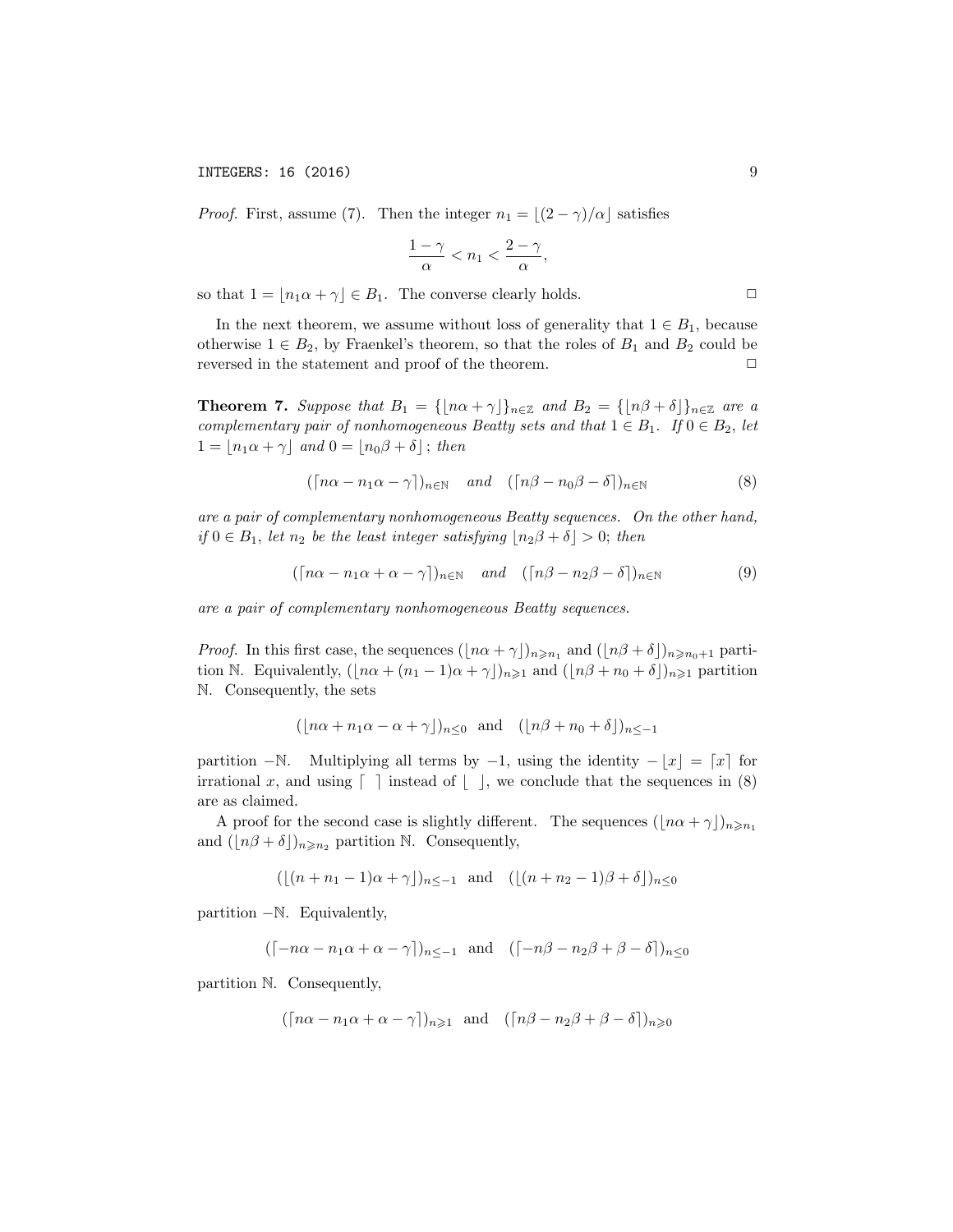partition N*,* so that, after adjusting the index in the second sequence, the sequences in  $(9)$  are as claimed.

The condition given in Lemma 7 for  $1 \in B_1$  can be supplemented by a condition for  $0 \in B_2$ , as in the first case in Theorem 7. We have  $0 = \lfloor n\beta + \delta \rfloor$  for some integer *n*, and necessarily,  $-\delta/\beta < n < (1 - \delta)/\beta$ , which is equivalent to  $-\delta/\beta <$  $\lfloor (1 - \delta)/\beta \rfloor$ . Replacing  $\beta$  by  $\alpha/(\alpha - 1)$  and  $\delta$  by  $-\gamma/(\alpha - 1)$  yields

$$
\frac{\gamma}{\alpha} < \left\lceil \frac{\gamma - 1}{\alpha} \right\rceil. \tag{10}
$$

The steps are reversible, so that if (10) fails, then  $0 \in B_1$ , as in the second case in Theorem 7 Theorem 7.

**Example 8.** Taking  $\alpha = \sqrt{2}$  and  $\gamma = \sqrt{1/2}$  gives  $\beta = 2+\sqrt{2}$  and  $\delta = -1-\sqrt{1/2}$ *.* The sequences in (8) are

$$
(\left\lceil n\sqrt{2} - \sqrt{2} - \sqrt{1/2} \right\rceil)_{n \in \mathbb{N}} = (1, 2, 4, 5, 7, 8, 9, \ldots),
$$
  

$$
(\left\lceil n(2 + \sqrt{2}) + 1 + \sqrt{1/2} \right\rceil)_{n \in \mathbb{N}} = (3, 6, 10, 13, 17, \ldots),
$$

these being essentially A258833 and A258834. The sets  $B_1$  and  $B_2$  of Theorem 7 are represented at the end of Section 1; viz., changing the signs of the negative numbers in  $B_1$  and  $B_2$  gives the sequences in Example 16. The trigonometric connection is as follows. Let

$$
g(x) = f(-x) = \sin(\frac{\pi}{4} - \frac{x\pi}{\sqrt{2}})\sin(\frac{\pi}{4} - \frac{(x-1)\pi}{\sqrt{2}}).
$$

Then the positive integers *n* such that  $g(n) < 0$  are given by A258833, and those such that  $g(n) > 0$ , by A258834.

**Example 9.** Taking  $\alpha = \sqrt{2}$  and  $\gamma = 1/2$  gives  $\beta = 2 + \sqrt{2}$  and  $\delta = -1/2 - \sqrt{1/2}$ *.* The inequality (10) fails, so that  $0 \in B_1$ , as in the second case in Theorem 7. We have

$$
B_1 = \{\ldots, -7, -6, -4, -3, -1, 0, 1, 3, 4, 6, 7, 8, \ldots\}
$$
  

$$
B_2 = \{\ldots, -15, -9, -5, -2, 2, 5, 9, 12, 15, 19, \ldots\},\
$$

and the sequences in (9) are

$$
(\lceil n\sqrt{2} - 1/2 \rceil)_{n \in \mathbb{N}} = (1, 3, 4, 6, 7, 8, 10, \ldots);
$$

$$
(\lceil n(2 + \sqrt{2}) - 3/2 - \sqrt{2} + \sqrt{1/2} \rceil)_{n \in \mathbb{N}} = (2, 5, 9, 12, 15, \ldots),
$$

these being A022846 and A063957.

Note that for fixed irrational  $\alpha > 1$ , the integers  $\gamma$  that satisfy (10) comprise the nonhomogeneous Beatty sequence  $(\lceil n\alpha/(\alpha-1) \rceil)_{n\in\mathbb{N}}$ .